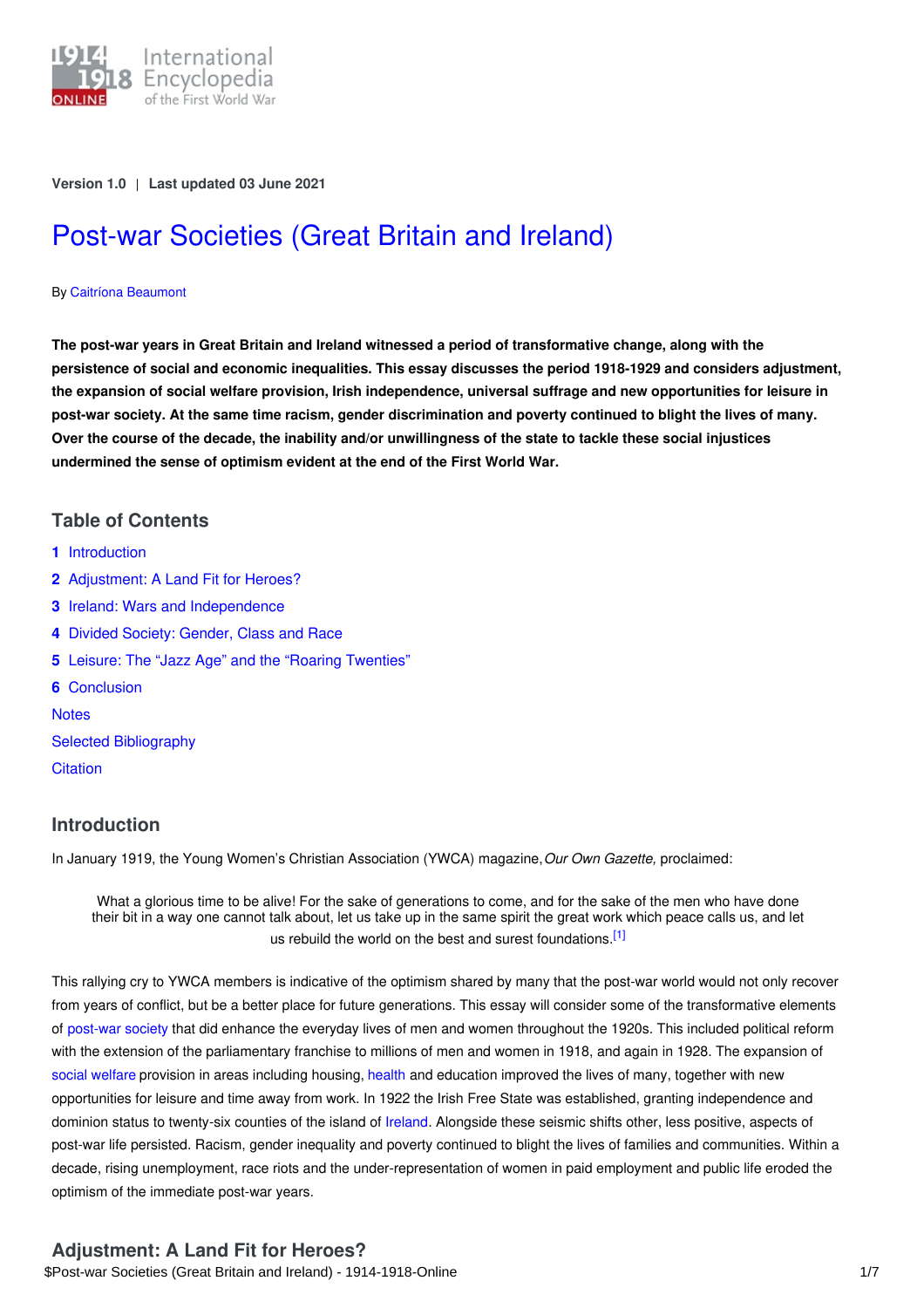<span id="page-1-3"></span><span id="page-1-2"></span><span id="page-1-1"></span>Historians have acknowledged the challenges facing [Britain](http://ui:CeDiS1418@encyclopedia.1914-1918-online.net/article/great_britain) in the wake of the First World War. These included the difficulty of adapting from a war time [economy](http://ui:CeDiS1418@encyclopedia.1914-1918-online.net/article/organization_of_war_economies_great_britain_and_ireland) and the ensuing economic crisis as well as Britain's diminished global standing, in a context transformed from its pre-war certainties by changing gender dynamics, the growth of the Labour Party, increasing [trades](http://ui:CeDiS1418@encyclopedia.1914-1918-online.net/article/labour_labour_movements_trade_unions_and_strikes_great_britain_and_ireland) union militancy and more assertive anti-colonialist movements.<sup>[\[2\]](#page-4-3)</sup> Returning demobilised British soldiers between 1918 and 1922 put pressure on the state to oversee a smooth transition back into civilian life.<sup>[\[3\]](#page-4-4)</sup> In November 1918 Prime Minister David Lloyd George (1863-1945) famously declared his aim to make Britain "a fit country for heroes to live in"<sup>[\[4\]](#page-4-5)</sup> To this end a number of social policy reforms were introduced to militate against the impact of unemployment, poverty and ill health, and to quell any risk of social unrest. Reforms included a non-contributory Out-of-Work Donation for servicemen and civilians, at a cost of £62 million.<sup>[\[5\]](#page-4-6)</sup> The scheme was replaced in 1921 by a new Unemployment Insurance Scheme, which in turn was superseded by the 1927 Unemployment Insurance Act.<sup>[\[6\]](#page-4-7)</sup>

<span id="page-1-6"></span><span id="page-1-5"></span><span id="page-1-4"></span>Providing homes fit for heroes was a second key priority. The wartime Tudor Walters Committee on Housing Standards introduced new minimum requirements for the design of post-war council housing. Hearing evidence from the Women's Labour League (affiliated to the Labour Party) the committee's report included recommendations made on behalf of working-class women. As a consequence, the 1919 Addison Housing and Town Planning Act resulted in the building of 170,000 new council houses. These adhered to a higher design standard with more space, light, parlours and running water, features insisted upon by the Women's Labour League.<sup>[\[7\]](#page-4-8)</sup> The 1924 Wheatley Housing Act, which allowed central [government](http://ui:CeDiS1418@encyclopedia.1914-1918-online.net/article/governments_parliaments_and_parties_great_britain_and_ireland) to provide subsidies to public housing, further increased house building and by 1933 over half a million new council homes had been built. For those who could afford the higher rents and mortgages, the opportunity to live in modern homes on new suburban housing estates improved their lives considerably. Those less well-off remained trapped in overcrowded inner-city slums or in sub-standard rural homes.<sup>[\[8\]](#page-4-9)</sup>

<span id="page-1-9"></span><span id="page-1-8"></span><span id="page-1-7"></span>In response to the [influenza](http://ui:CeDiS1418@encyclopedia.1914-1918-online.net/article/influenza_pandemic) epidemic of 1918-1919, a new Ministry of Health was set up, although this did not signify a revolution in state-subsidised healthcare.<sup>[\[9\]](#page-4-10)</sup> Yet some improvements were made during the 1920s, for example the passing of the 1918 Maternity and Child Welfare Act. Motivated by a desire to safeguard "national efficiency", the act encouraged but did not require local authorities to provide subsidised healthcare to mothers and their babies.<sup>[\[10\]](#page-4-11)</sup> However, access to birth control information continued to be denied to working-class women attending publicly funded clinics, although some women were able to obtain free advice at voluntary clinics, for example those set up by Marie Stopes [\(1880-1958\)](http://ui:CeDiS1418@encyclopedia.1914-1918-online.net/index/names/121726940).<sup>[\[11\]](#page-4-12)</sup> Despite these changes, healthcare provision was only available to those who could pay or limited to workers eligible for free healthcare under the pre-war 1911 National Insurance Scheme.<sup>[\[12\]](#page-4-13)</sup>

<span id="page-1-12"></span><span id="page-1-11"></span><span id="page-1-10"></span>More radical reform was forthcoming with the passing of the 1918 Education Act. This resulted in the school-leaving age being raised from twelve to fourteen years and elementary [school](http://ui:CeDiS1418@encyclopedia.1914-1918-online.net/article/schools_and_universities) fees were abolished. For those aged fourteen to eighteen a new opportunity to remain in part-time "continuation day" classes was introduced. Local authorities were encouraged to expand school medical inspections along with nursery schools and special needs education.<sup>[\[13\]](#page-4-14)</sup> Overall social policy reforms introduced during the 1920s, limited as they were, did facilitate a mostly peaceful adjustment from wartime conditions.<sup>[\[14\]](#page-4-15)</sup> These reforms reflected a greater willingness by the state to take responsibility for the welfare of citizens, a principle that would shape public policy in the following decades.

<span id="page-1-13"></span>Post-war adjustment was also evident with regards to the 1920s political landscape. One significant change was the demise of the Liberal Party in parliamentary politics, in contrast to the rising popularity of the Labour Party. Labour formed its first government in 1924, followed by a second period in office from 1929-1931. This dramatic shift in the party system continued well beyond the 1920s with conservative and labour governments dominating British politics for the remainder of the century.

## <span id="page-1-0"></span>**Ireland: Wars and Independence**

<span id="page-1-14"></span>The immediate post-war years in Ireland were characterised not by adjustment, but by violence. The failed 1916 [Easter](http://ui:CeDiS1418@encyclopedia.1914-1918-online.net/article/easter_rising_great_britain_and_ireland) Rising reignited demands for an independent Ireland that went beyond the model of regional government, as set out in the 1914 Home Rule Bill.<sup>[\[15\]](#page-5-1)</sup> This led to the outbreak of the War of Independence in 1919, ended by the signing of the Anglo-Irish Treaty in December 1921. Under the terms of the treaty, a twenty-six county Irish Free State would be established as a self-governing

\$Post-war Societies (Great Britain and Ireland) - 1914-1918-Online 2/7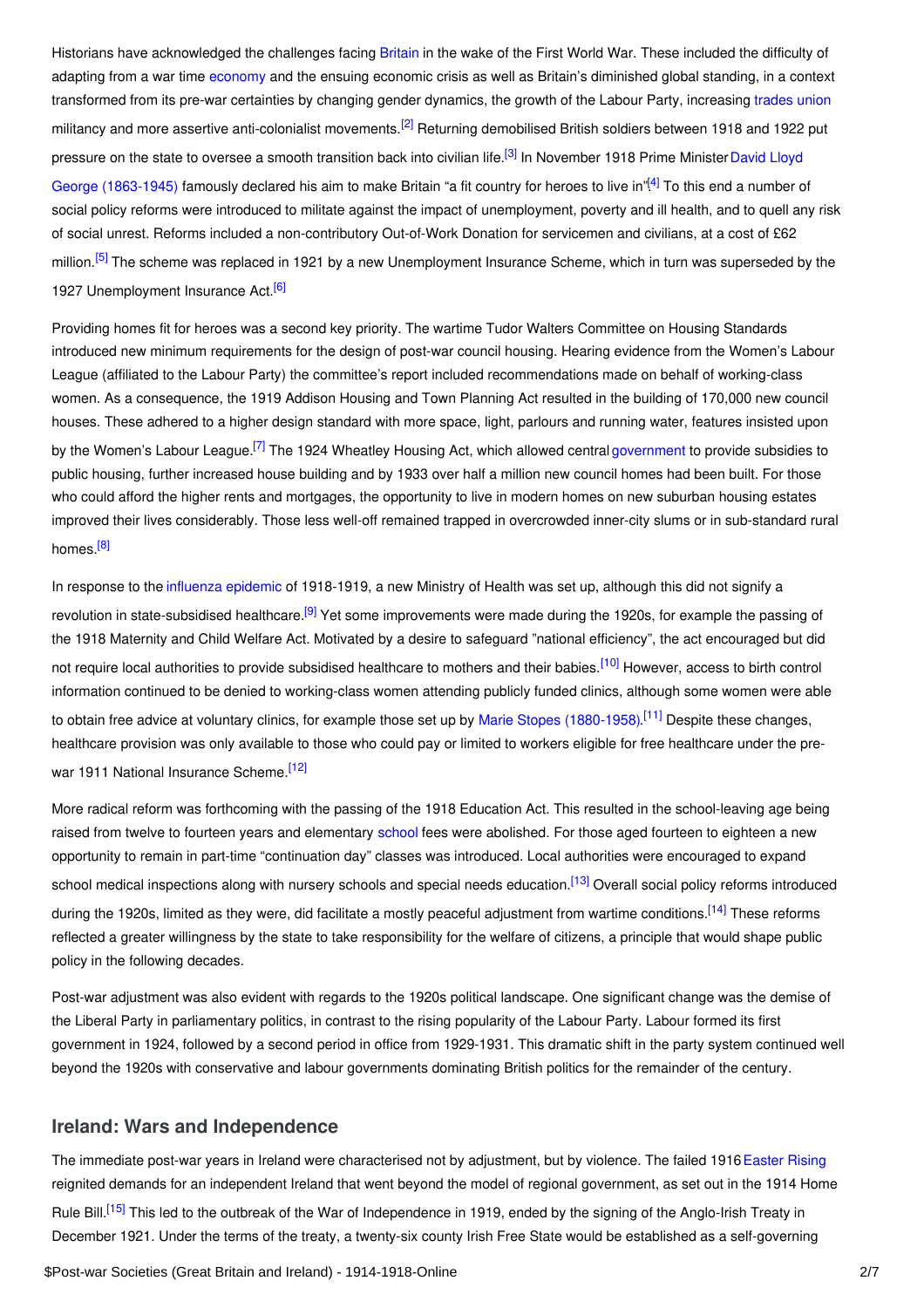dominion within the British Empire. Not only did this signify a separation from [empire](http://ui:CeDiS1418@encyclopedia.1914-1918-online.net/article/empire); it also confirmed the partition of Ireland. A six-county, unionist-majority Northern Ireland State, remaining part of the United Kingdom, was established in May 1921 with its own devolved government. The approval of the Anglo-Irish Treaty in Dáil Éireann (Irish parliament) sparked a bitter civil war lasting into 1923. Taking a pro or anti treaty stance spilt the ruling Sinn Féin party with opposing sides represented by the protreaty Provisional Government, led by Michael Collins [\(1890-1922\)](http://ui:CeDiS1418@encyclopedia.1914-1918-online.net/index/names/11866977X) at war with the Irish Republican Army, who rejected the treaty in favour of a united Ireland. The war ended in 1923 followed by the election of the new pro-treaty Cumann na nGaedheal government. In the midst of hostilities, the 1922 Irish Free State Constitution was enacted, confirming the new state's commitment to popular sovereignty and democratic values. This included the extension of universal suffrage to all [citizens](http://ui:CeDiS1418@encyclopedia.1914-1918-online.net/article/controversy_war-related_changes_in_gender_relations_the_issue_of_womens_citizenship) aged twenty-one, six years ahead of the rest of the United Kingdom.<sup>[\[16\]](#page-5-2)</sup>

<span id="page-2-3"></span><span id="page-2-2"></span><span id="page-2-1"></span>Despite a strong commitment to democratic ideals, the formative years of the Irish Free State were marred by the legacy of war, political division, and social conservatism.<sup>[\[17\]](#page-5-3)</sup> The trauma inflicted by the Anglo-Irish War and the civil war cast a long shadow. One manifestation of this was a reluctance to fully engage with the nation's violent past. It is only in recent years that the extent of wartime sexual [violence](http://ui:CeDiS1418@encyclopedia.1914-1918-online.net/article/rape) has been acknowledged.<sup>[\[18\]](#page-5-4)</sup> This omission is in stark contrast to the prominence given to women's contribution to the national struggle. Indeed, it was Constance Markievicz [\(1868-1927\)](http://ui:CeDiS1418@encyclopedia.1914-1918-online.net/index/names/118577980), serving a prison sentence for her role in the 1916 rising, who in December 1918 became the first woman elected to the British parliament (as a member of Sinn Féin, she refused to take up her seat).<sup>[\[19\]](#page-5-5)</sup> Five female TDs (members of parliament) were elected to the Dáil in 1923. In Northern Ireland, the Ulster Women's Unionist Council promoted male rather than female candidates and prioritised the unionist cause over women's rights. Nevertheless, two women were elected to the first Northern Ireland parliament.<sup>[\[20\]](#page-5-6)</sup>

<span id="page-2-6"></span><span id="page-2-5"></span><span id="page-2-4"></span>In the Irish Free State hopes that gender equality would be achieved were quickly dashed. Over the course of the 1920s the Cumann na nGaedheal government introduced a series of measures that impacted negatively on women's lives. These included: the 1924 and 1927 Juries Acts, which limited the right of women to sit on juries, bans on divorce and birth control and a public service marriage bar.<sup>[\[21\]](#page-5-7)</sup> Such conservatism reflected the dominance of the Roman Catholic Church over Irish political and social life in what was already a traditional rural [society](http://ui:CeDiS1418@encyclopedia.1914-1918-online.net/article/rural_society). This dominance of Catholic social teaching extended beyond politics to other areas of life. Hollywood [films](http://ui:CeDiS1418@encyclopedia.1914-1918-online.net/article/filmcinema) were banned, women were expected to dress and behave in a modest manner and in 1929 the Censorship of Publications Act was enacted.<sup>[\[22\]](#page-5-8)</sup> Despite this hostile environment, women's organisations, including veterans of the Irish women's suffrage movement, continued to campaign for women's rights throughout the 1920s. These groups, for example the National Council of Women and the Irish Women's Workers' Union, were successful in sustaining the women's

<span id="page-2-8"></span><span id="page-2-7"></span>movement during these years.<sup>[\[23\]](#page-5-9)</sup>

## <span id="page-2-0"></span>**Divided Society: Gender, Class and Race**

<span id="page-2-9"></span>In Great Britain, the 1918 extension of the parliamentary franchise to all men (regardless of property) aged twenty-one (an additional 7.7 million) and to women over thirty who met the required property qualifications or were university graduates (8.5 million) was a significant and symbolic moment. It acknowledged the sacrifice made by working-class men serving in the First World War. It also answered the demand of the women's suffrage movement, albeit only partially, for the right of women to vote in parliamentary elections.<sup>[\[24\]](#page-5-10)</sup> In December 1919 Nancy Astor [\(1879-1964\)](http://ui:CeDiS1418@encyclopedia.1914-1918-online.net/index/names/118835009) became the first woman to take her seat in the House of Commons, and ten years later the number of women MPs (members of parliament) increased to fourteen following the 1929 general election.<sup>[\[25\]](#page-5-11)</sup> Outside Westminster women continued to be active within the three main political parties, which they could now join as full members. By the late 1920s the Labour Party had 300,000 women members, the Conservative Party one million women and the Liberal Party 100,000 women within their ranks. Women remained active in local government, as they had done

<span id="page-2-11"></span><span id="page-2-10"></span>since the late 1800s, with 754 female local councillors elected by 1923 alongside 2,323 Poor Law Guardians.<sup>[\[26\]](#page-5-12)</sup>

As in Ireland, the extension of the franchise to women did not bring about gender parity. Nevertheless, legislative reforms were introduced in the early 1920s, which did improve the position of women and reflected the influence women voters had on parliamentary politics and legislative reform. The 1923 Matrimonial Causes Act, the 1919 Sex Disqualification (Removal) Act and the 1925 Guardianship of Infants Act provided women with greater protection within family and employment law. Despite these reforms significant obstacles remained for women who sought to engage in paid work. A public service marriage bar required women in the civil service and teaching to resign on marriage. Women were also subject to lower pay than men and for

<span id="page-2-12"></span>significant numbers of working-class women domestic service remained the only employment option.<sup>[\[27\]](#page-5-13)</sup> \$Post-war Societies (Great Britain and Ireland) - 1914-1918-Online 3/7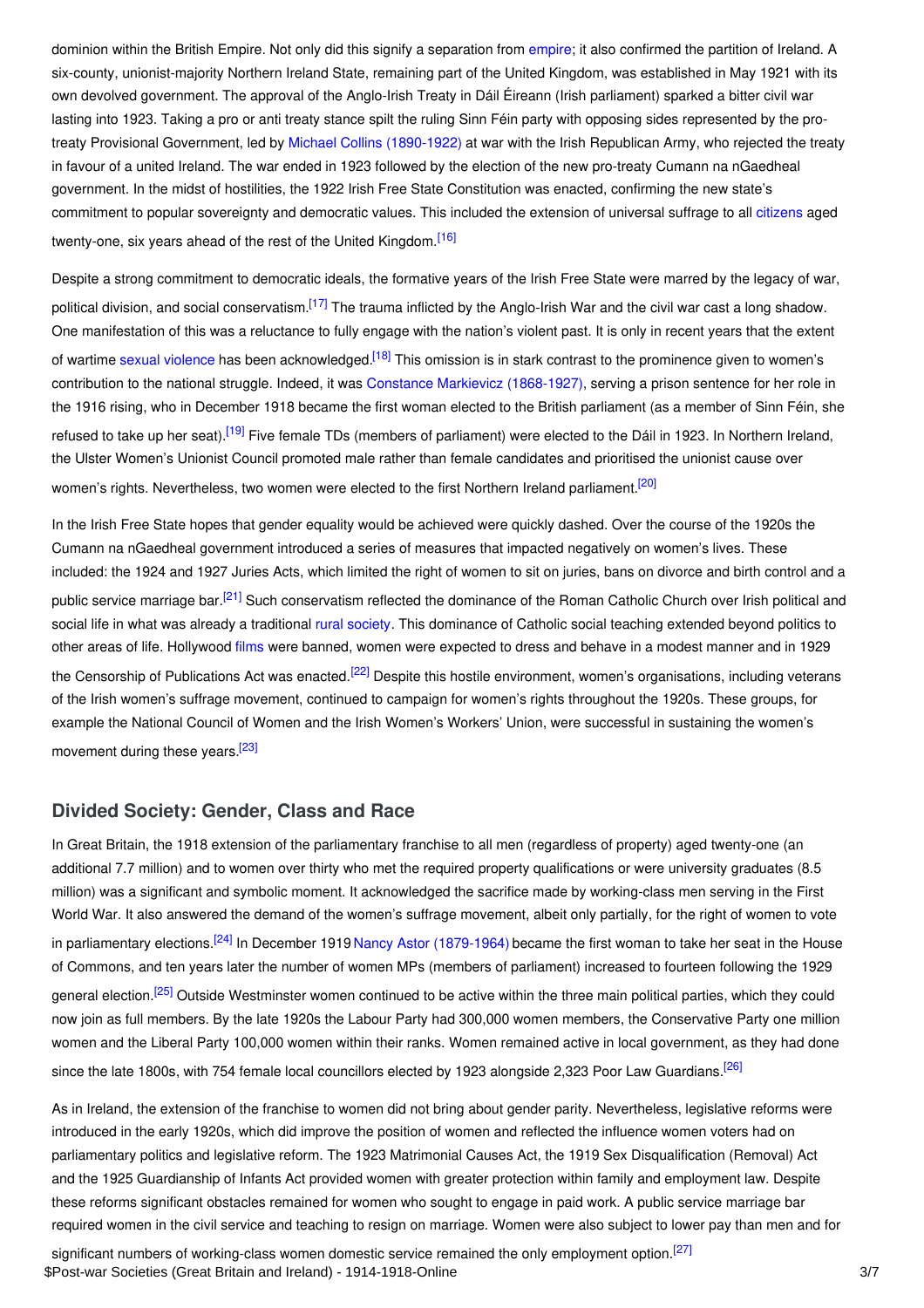<span id="page-3-1"></span>The women's movement in the 1920s expanded to include former suffrage societies, feminist pressure groups and large voluntary associations for women.<sup>[\[28\]](#page-5-14)</sup> Groups including the National Union of Societies for Equal Citizenship, the Six Point Group, Women's Institutes and the YWCA worked in different ways to support women and campaign for women's rights. Included among their many demands were: equal pay, family allowances paid to mothers, adequate healthcare and the equal franchise, finally granted to women in 1928.<sup>[\[29\]](#page-5-15)</sup> Women also made a major contribution to the interwa[rpeace](http://ui:CeDiS1418@encyclopedia.1914-1918-online.net/article/peace_initiatives) movement, both nationally and internationally, demonstrating that women as voters were informed and active citizens in post-war Britain.<sup>[\[30\]](#page-5-16)</sup>

<span id="page-3-4"></span><span id="page-3-3"></span><span id="page-3-2"></span>Inequality remained across class divides in post-war Britain. For working-class communities dependent on declining export industries, for example in Wales, Scotland and the northeast, life became more difficult as these areas had higher levels of poverty than in the rest of the UK. This situation worsened from 1921 when discontent about increased taxation resulted in the slashing of public spending in housing and education, a measure known as "Geddes axe".<sup>[\[31\]](#page-5-17)</sup> To make matters worse, incomes began to fall for those employed in traditional industries and the 1926 General Strike failed to protect miners from further pay cuts. Moreover, increasing levels of unemployment from 1929 onwards further extended the gap between rich and poor. Abject poverty and deprivation persisted. In the late 1920s it was estimated that 16 percent of children in east London lived in extreme poverty.<sup>[\[32\]](#page-5-18)</sup> In contrast, the middle class expanded and became better off during the 1920s. New job opportunities in the civil service, banking and the professions enabled this growth and fuelled consumer spending, for example on home and car ownership, as well as on holidays and leisure activities.<sup>[\[33\]](#page-5-19)</sup>

<span id="page-3-9"></span><span id="page-3-8"></span><span id="page-3-7"></span><span id="page-3-6"></span><span id="page-3-5"></span>Racism remained deeply entrenched within post-war British society. Irish, Jewish, Chinese, Asian and Black communities continued to experience racial discrimination, just as they had done for centuries before.<sup>[\[34\]](#page-5-20)</sup> A wave of antagonism against Asian and African ex-service men and seafarers erupted between April and June 1919 in a number of port cities including Liverpool, Cardiff, Glasgow and London. Here gangs of white men engaged in street attacks resulting in five deaths, numerous injuries and damage to property.<sup>[\[35\]](#page-5-21)</sup> The violence was blamed on perceived competition for jobs and housing but also revealed deep-seated racial prejudice. In particular, white supremacist views underpinned the anger of white men enraged by interracial relationships between local women and men of colour.<sup>[\[36\]](#page-5-22)</sup> In the wake of these racially motivated attacks the primary response of the authorities was to remove "either by internment or repatriation, the black population" thereby laying the blame for the disorder squarely at the feet of the victims of the attacks.<sup>[\[37\]](#page-5-23)</sup> The Black community in Britain responded by speaking out in the press and setting up groups including the West African Students' Union (1925) and the League of Coloured Peoples (1931).<sup>[\[38\]](#page-5-24)</sup> Nevertheless, the spectre of racism would loom large in British society throughout the interwar years and beyond.

## <span id="page-3-11"></span><span id="page-3-10"></span><span id="page-3-0"></span>**Leisure: The "Jazz Age" and the "Roaring Twenties"**

<span id="page-3-12"></span>The violence meted out to men of colour in 1919 was in stark contrast to the popularity of African-American musicians and performers who visited Britain during the 1920s. The decade is often referred to as the "jazz age" or the "roaring twenties". These monikers stem from the clubs, theatres and [music](http://ui:CeDiS1418@encyclopedia.1914-1918-online.net/article/music) venues popular among the upper class and "fast set", made up of royalty, [film](http://ui:CeDiS1418@encyclopedia.1914-1918-online.net/article/filmcinema_great_britain) stars and [sports](http://ui:CeDiS1418@encyclopedia.1914-1918-online.net/article/ideologies_of_sport) celebrities.<sup>[\[39\]](#page-5-25)</sup> The period is also synonymous with "flappers", young single women characterized by bobbed hair, shorter skirts, cigarette smoking and general joie de vivre. The Original Dixieland Jazz Band (made up of white Americans) brought New Orleans style jazz to the UK while the Southern Syncopated Orchestra (representing African American, West Indian and Black British musicians) and the jazz great Louis Armstrong [\(1901-1971\)](http://ui:CeDiS1418@encyclopedia.1914-1918-online.net/index/names/118504053), were frequent performers at nightclubs and society parties.<sup>[\[40\]](#page-5-26)</sup> In 1926 the African-American performer Florence Mills [\(1896-1927\)](http://ui:CeDiS1418@encyclopedia.1914-1918-online.net/index/names/130000833) and her troupe, "The Blackbirds", played at the London Pavilion, becoming an instant hit.<sup>[\[41\]](#page-5-27)</sup> Despite the modernity of these new forms of entertainment, an underlying puritanism remained entrenched within post-war society. One example of this was the 1928 scandal and obscenity trial surrounding the publication of Radclyffe Hall's [\(1880-1943\)](http://ui:CeDiS1418@encyclopedia.1914-1918-online.net/index/names/118639463) *The Well of Loneliness*, which depicted a lesbian love affair.<sup>[\[42\]](#page-5-28)</sup>

<span id="page-3-16"></span><span id="page-3-15"></span><span id="page-3-14"></span><span id="page-3-13"></span>Away from the clubs and theatres in metropolitan areas, men and women engaged in a wide range of leisure pastimes throughout the 1920s. These included spectator sports such as football, cricket and greyhound racing. Horse racing grew in popularity, aided by the opportunities for on and off course betting. Cinema going became ever more popular, particularly among

women, captivated by Hollywood movies offering a taste of a more glamorous life, at an affordable price.<sup>[\[43\]](#page-5-29)</sup> Cycling, rambling \$Post-war Societies (Great Britain and Ireland) - 1914-1918-Online 4/7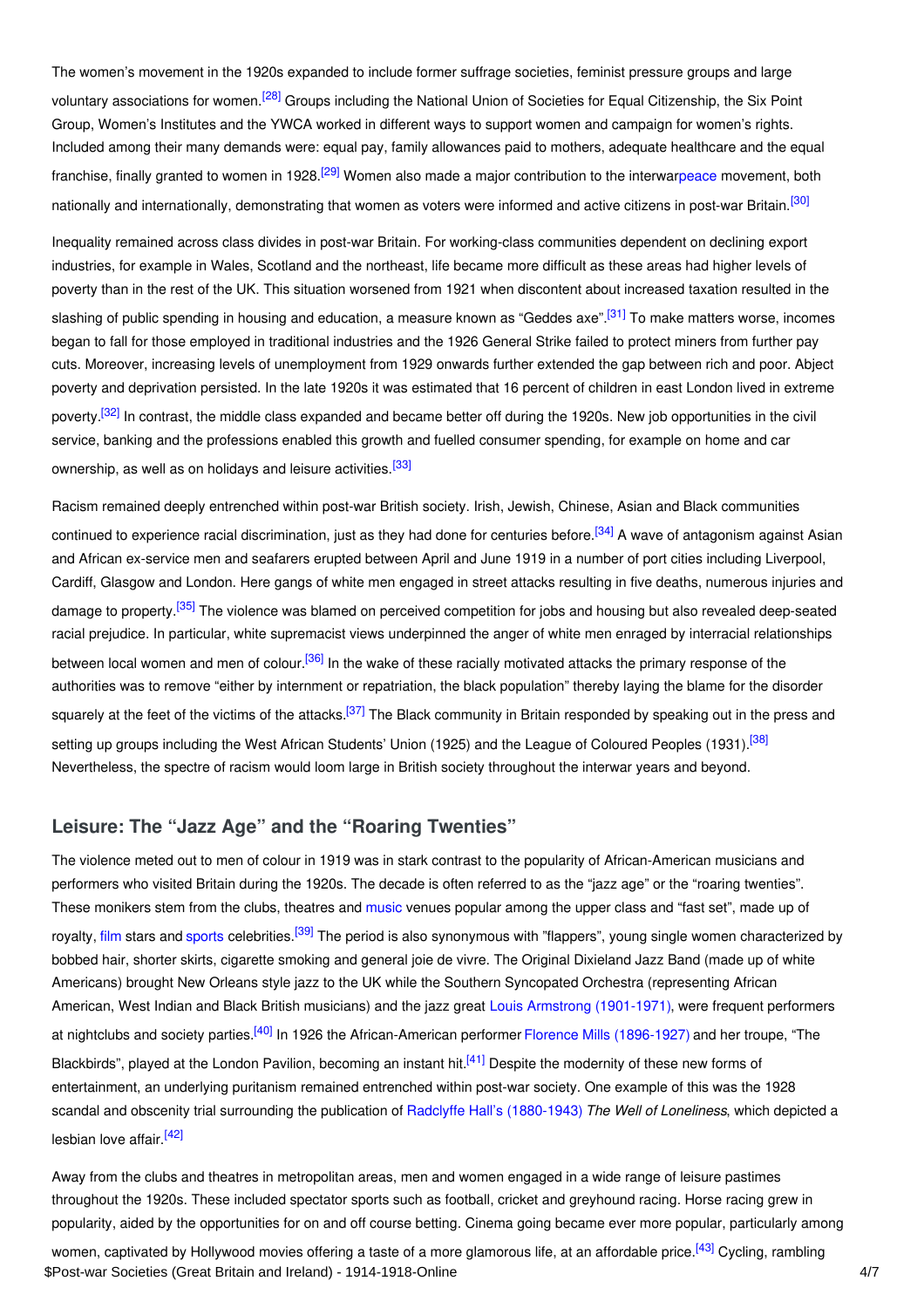<span id="page-4-17"></span><span id="page-4-16"></span>and folk dancing were popular pursuits during these years, especially for those living in rural areas.<sup>[\[44\]](#page-5-30)</sup> One major development from 1922 was the advent of BBC Radio, with its mix of news, music and drama, all to be enjoyed from the comfort of home.<sup>[\[45\]](#page-5-31)</sup>

## <span id="page-4-0"></span>**Conclusion**

Hope characterised the immediate post-war years in Great Britain. Hope manifested itself in the prospect of a more equitable, democratic and peaceful world, a "land fit for heroes". The 1920s did deliver on this sense of optimism, at least in the short term. The expansion of social welfare and the provision of healthcare and education signified a state that recognised its growing responsibility for the welfare of its citizens. No doubt this realisation was motivated by the need to suppress social unrest and to satisfy the demands of a significantly enlarged electorate. For members of the middle-class and upper working-class, increased standards of living, more leisure time and new suburban homes meant there was much to be optimistic about.

<span id="page-4-18"></span>In Ireland, the "terrible beauty"<sup>[\[46\]](#page-5-32)</sup> born at Easter 1916, resulting in the creation of the Irish Free State, signalled a direct challenge to centuries of colonial rule and the authority of the British Empire. This gave hope to other nations seeking to break away and would lead to new challenges to empire in the years to come. However, the violent birth of the Irish nation, the consequences of partition and the dominance of the Roman Catholic Church tempered the hopes of some who had long dreamed of independence from Britain.

The social, economic and political changes in Great Britain and Ireland after the Great War were dramatic. Nonetheless, poverty, racism and gender inequality continued to limit life chances for a significant number of citizens. By the end of the 1920s these fault lines were becoming more apparent. Social divisions intensified during the 1930s, stimulated by a global economic crisis and record unemployment, and all changed once again with the outbreak of a second world war.

Caitríona Beaumont, London South Bank University

### Section Editor: Adrian [Gregory](https://encyclopedia.1914-1918-online.net/contributors/Adrian_Gregory)

### <span id="page-4-1"></span>**Notes**

- <span id="page-4-2"></span>1. [↑](#page-0-2) Our Own Gazette, January 1919, p. 5.
- <span id="page-4-3"></span>2. [↑](#page-1-1) Bland, Lucy: White Women and Men of Colour. Miscegenation Fears in Britain After the Great War, in: Gender & History 17 (2005), p. 30.
- <span id="page-4-4"></span>3. [↑](#page-1-2) Barry, Gearóid: Demobilization, in: 1914-1918-online. International Encyclopedia of the First World War, ed. by Ute Daniel, Peter Gatrell, Oliver Janz, Heather Jones, Jennifer Keene, Alan Kramer, and Bill Nasson, issued by Freie Universität Berlin, Berlin 2018-12-04. **DOI**: [10.15463/ie1418.11323](http://dx.doi.org/10.15463/ie1418.11323).
- <span id="page-4-5"></span>4. [↑](#page-1-3) Speech in Wolverhampton, 24 November 1918. Cited in Thane, Pat: Divided Kingdom. A History of Britain, 1900 To The Present, Cambridge 2018, p. 68.
- <span id="page-4-6"></span>5. [↑](#page-1-4) Ibid., p. 74.
- <span id="page-4-7"></span>6. [↑](#page-1-5) Thane, Divided Kingdom 2018, pp. 70-115.
- <span id="page-4-8"></span>7. [↑](#page-1-6) Caroline Rowan: Women in the Labour Party, 1906-20, in: Feminist Review 12 (1982), pp. 74-91.
- <span id="page-4-9"></span>8. [↑](#page-1-7) Burnett, John: A Social History of Housing 1815-1985, London 1986.
- <span id="page-4-10"></span>9. [↑](#page-1-8) Thane, Divided Kingdom 2018, p. 69.
- <span id="page-4-11"></span>10. [↑](#page-1-9) Ibid.
- <span id="page-4-12"></span>11. [↑](#page-1-10) Marie Stopes opened her first birth control clinic in London in 1921. From 1930 local authority clinics were permitted to provide limited birth control advice to married women. See Fisher, Kate: Birth Control, Sex and Marriage in Britain, 1918- 1960, Oxford 2006 and Beaumont, Caitríona: Housewives and Citizens. Domesticity and The Women's Movement in England, 1928-64, Manchester 2015, pp. 80-87.
- <span id="page-4-13"></span>12. [↑](#page-1-11) Thane, Pat: The Foundations of the Welfare State, London 2013, pp. 119-210.
- <span id="page-4-14"></span>13. [↑](#page-1-12) Thane, Divided Kingdom 2018, p. 70.
- <span id="page-4-15"></span>14. [↑](#page-1-13) In 1919 riots did break out in a number of towns and cities across the UK including Glasgow and Luton. See Todd, Selina: The People. The Rise and Fall of the Working Class, London 2014, pp. 30-45.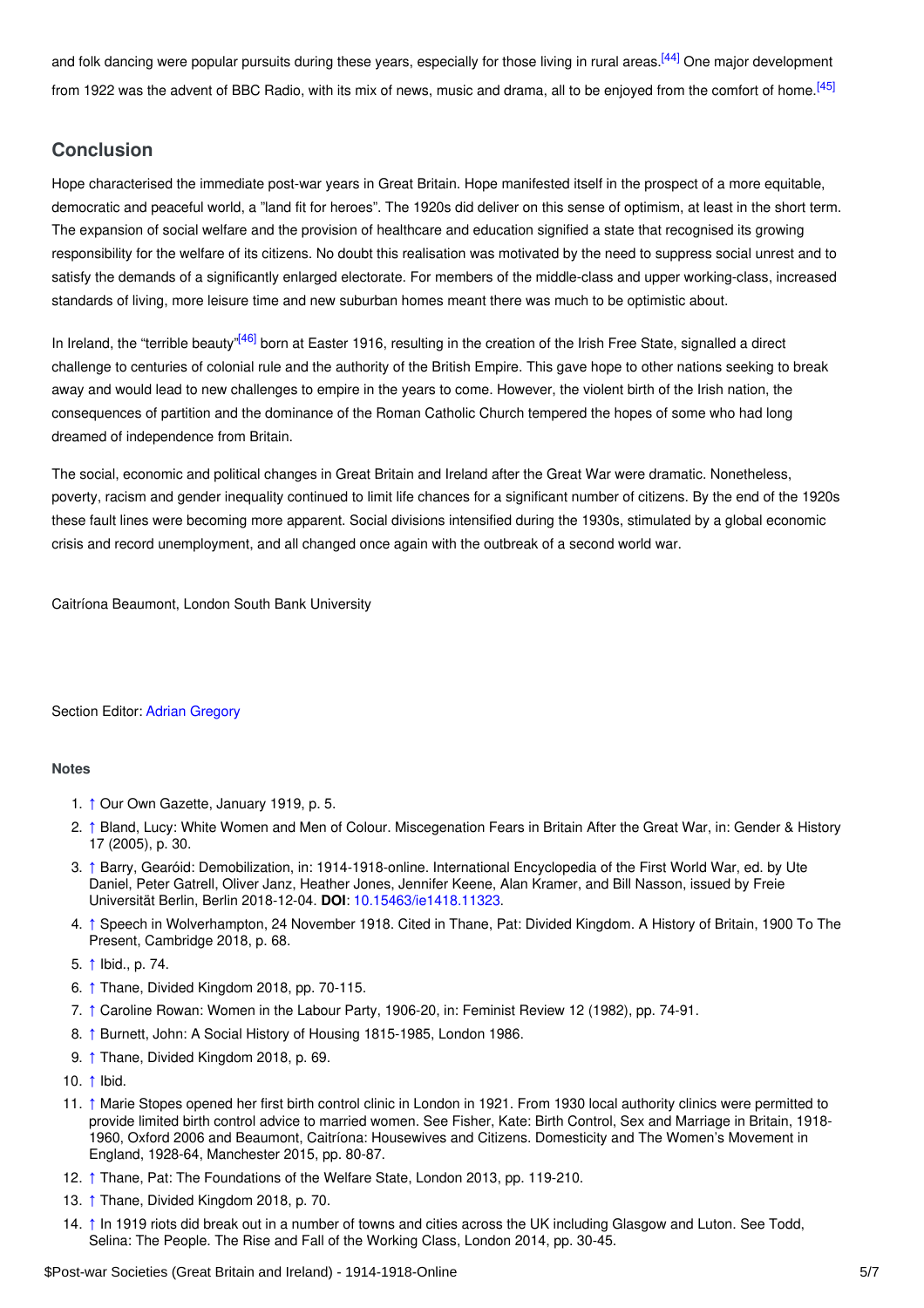- <span id="page-5-1"></span>15. [↑](#page-1-14) Jackson, Alvin: Home Rule. An Irish History 1800-2000, Oxford 2003.
- <span id="page-5-2"></span>16. [↑](#page-2-1) Beaumont, Caitríona: Women, Citizenship and Catholicism in the Irish Free State, 1922-1948, in: Women's History Review 6/4 (1997) pp. 563-585.
- <span id="page-5-3"></span>17. [↑](#page-2-2) Ferriter, Diarmaid: The Transformation of Ireland 1900-2000, Dublin 2004. See also Grayson, Richard S.: Ireland, in: 1914-1918-online. International Encyclopedia of the First World War, ed. by Ute Daniel, Peter Gatrell, Oliver Janz, Heather Jones, Jennifer Keene, Alan Kramer, and Bill Nasson, issued by Freie Universität Berlin, Berlin 2014-10-08. **DOI**: [10.15463/ie1418.10473](http://dx.doi.org/10.15463/ie1418.10473).
- <span id="page-5-4"></span>18. [↑](#page-2-3) See Ryan, Louise: Drunken Tans. Representation of Sex and Violence in the Anglo Irish War (1919-1921), in: Feminist Review 66 (2000), pp. 73-94, Connolly, Linda: Sexual Violence in the Irish Civil War. A Forgotten Crime?, in: Women's History Review 30/1 (2021), pp. 126-143. See also Connolly, Linda (ed.): Women and the Irish Revolution. Feminism, Activism, Violence, Dublin 2020.
- <span id="page-5-5"></span>19. [↑](#page-2-4) Pašeta, Senia: Peace and Protest in Ireland. Women's Activism in Ireland, 1918-1937, in: Diplomacy & Statecraft 31/4 (2020), pp. 672-696. See also Ward, Margaret: Unmanageable Revolutionaries. Women and Irish Nationalism, London 1989.
- <span id="page-5-6"></span>20. [↑](#page-2-5) Beaumont, Caitríona: After the Vote. Women, Citizenship and the Campaign for Gender Equality in the Irish Free State (1922-1943), in: Ryan, Louise / Ward, Margaret (eds.): Irish Women and The Vote. Becoming Citizens, Dublin 2018, pp. 231-250. See also Urquhart, Diana / Taillon, Ruth: Women and the State in Northern Ireland, 1920-60, in: O'Dowd, Mary (ed.): Field Day Anthology. Irish Women's Writing and Traditions, Cork 2002, pp. 353-372.
- <span id="page-5-7"></span>21. [↑](#page-2-6) Beaumont, Women, Citizenship and Catholicism 1997, pp. 563-568.
- <span id="page-5-8"></span>22. [↑](#page-2-7) Ibid.
- <span id="page-5-9"></span>23. [↑](#page-2-8) Beaumont, Caitríona / Clancy, Mary / Ryan, Louise: Networks as "Laboratories of Experience". Exploring the Life Cycle of the Suffrage Movement and its Aftermath in Ireland 1870-1937, in: Women's History Review 29/6 (2020), pp. 1054- 1074.
- <span id="page-5-10"></span>24. [↑](#page-2-9) Purvis, June / Hannam, June (eds.): The British Women's Suffrage Campaign. National and International Perspectives, London 2020.
- <span id="page-5-11"></span>25. [↑](#page-2-10) In 1929 601 male MPs were elected. See Reeves, Rachel: Women of Westminster. The MPs Who Changed Politics, London 2019 and Cowman, Krista: Women in British Politics, c. 1689-1979, London 2010.
- <span id="page-5-12"></span>26. [↑](#page-2-11) Thane, Pat: What Difference did the Vote Make? Women in Public and Private Life in Britain since 1918?, in: Historical Research 76/192 (2003), pp. 268-285 and Thane, Divided Kingdom 2018, p. 80.
- <span id="page-5-13"></span>27. [↑](#page-2-12) Ibid., pp. 81-83.
- <span id="page-5-14"></span>28. [↑](#page-3-1) Law, Cheryl: Suffrage and Power. The Women's Movement, 1918-1928, London 1997.
- <span id="page-5-15"></span>29. [↑](#page-3-2) Beaumont, Housewives and Citizens 2015.
- <span id="page-5-16"></span>30. [↑](#page-3-3) See Beaumont, Caitríona: Women's Organisations, Active Citizenship, and the Peace Movement. New Perspectives on Female Activism in Britain, 1918-1939, in: Diplomacy & Statecraft 30/4 (2020), pp. 697-721.
- <span id="page-5-17"></span>31. [↑](#page-3-4) Thane, Divided Kingdom 2018, p. 76.
- <span id="page-5-18"></span>32. [↑](#page-3-5) Gazeley, Ian: Poverty in Britain, 1900-1965, London 2003, p. 82.
- <span id="page-5-19"></span>33. [↑](#page-3-6) Thane, Divided Kingdom 2018, pp. 104-108. See also McKibbin, Ross: Classes and Cultures. England 1918-51, Oxford 1998.
- <span id="page-5-20"></span>34. [↑](#page-3-7) See Tabili, Laura: Global Migrants, Local Culture. Natives and Newcomers in Provincial England, 1841-1939, London 2011, Fryer, Peter: Staying Power. The History of Black People in Britain, London 1984 and Jenkinson, Jacqueline: Black 1919. Riots, Racism and Resistance in Imperial Britain, Liverpool 2019.
- <span id="page-5-21"></span>35. [↑](#page-3-8) Bland, White Women and Men of Colour 2005, p. 34. See also Christian, Mark: An African-Centered Approach to the Black British Experience With Special Reference to Liverpool, Journal of Black Studies 26/3 (1998), pp. 291-308, Rowe, Michael: Sex, "Race" and Riot in Liverpool, 1919, in: Immigrants & Minorities 19/2 (2000), pp. 53-70.
- <span id="page-5-22"></span>36. [↑](#page-3-9) Bland, White Women and Men of Colour 2005, pp. 29-61.
- <span id="page-5-23"></span>37. [↑](#page-3-10) Rowe, Sex, "Race" and Riot 2000, p. 65.
- <span id="page-5-24"></span>38. [↑](#page-3-11) Fryer, Staying Power 1984, pp. 327-334. See also Donlon, Anne: "A Black Man Replies". Claude McKay's Challenge to the British Left, in: Lateral. Journal of the Cultural Studies Association 5/1 (2016), n.p.
- <span id="page-5-25"></span>39. [↑](#page-3-12) Thane, Divided Kingdom 2018, pp. 105-106.
- <span id="page-5-26"></span>40. [↑](#page-3-13) See Tackley, Catherine: The Evolution of Jazz in Britain, 1880-1935, London 2017 and Jackson, Kevin: Constellation of Genius. 1922, Modernism and all that Jazz, London 2013.
- <span id="page-5-27"></span>41. [↑](#page-3-14) Bressey, Caroline / Romain, Gemma: Staging Race. Florence Mills, Celebrity, Identity and Performance in 1920s Britain, in: Women's History Review 28/3 (2019), pp. 380-395.
- <span id="page-5-28"></span>42. [↑](#page-3-15) Hall, Lesley: Sex, Gender and Social Change in Britain Since 1880, London 2013, pp. 85-101.
- <span id="page-5-29"></span>43. [↑](#page-3-16) Langhamer, Claire: Women's Leisure in England, 1920-60, Manchester 2000.
- <span id="page-5-30"></span>44. [↑](#page-4-16) Snape, Robert: Leisure, Voluntary Action and Social Change in Britain, 1880-1939, London 2018, p. 64 and 102.
- <span id="page-5-31"></span>45. [↑](#page-4-17) Thane, Divided Kingdom 2018, pp. 110-111.
- <span id="page-5-32"></span><span id="page-5-0"></span>46. [↑](#page-4-18) Yeats, W.B. 'Easter, 1916', The Collected Poems of W.B. Yeats, London, 1994, p. 152.